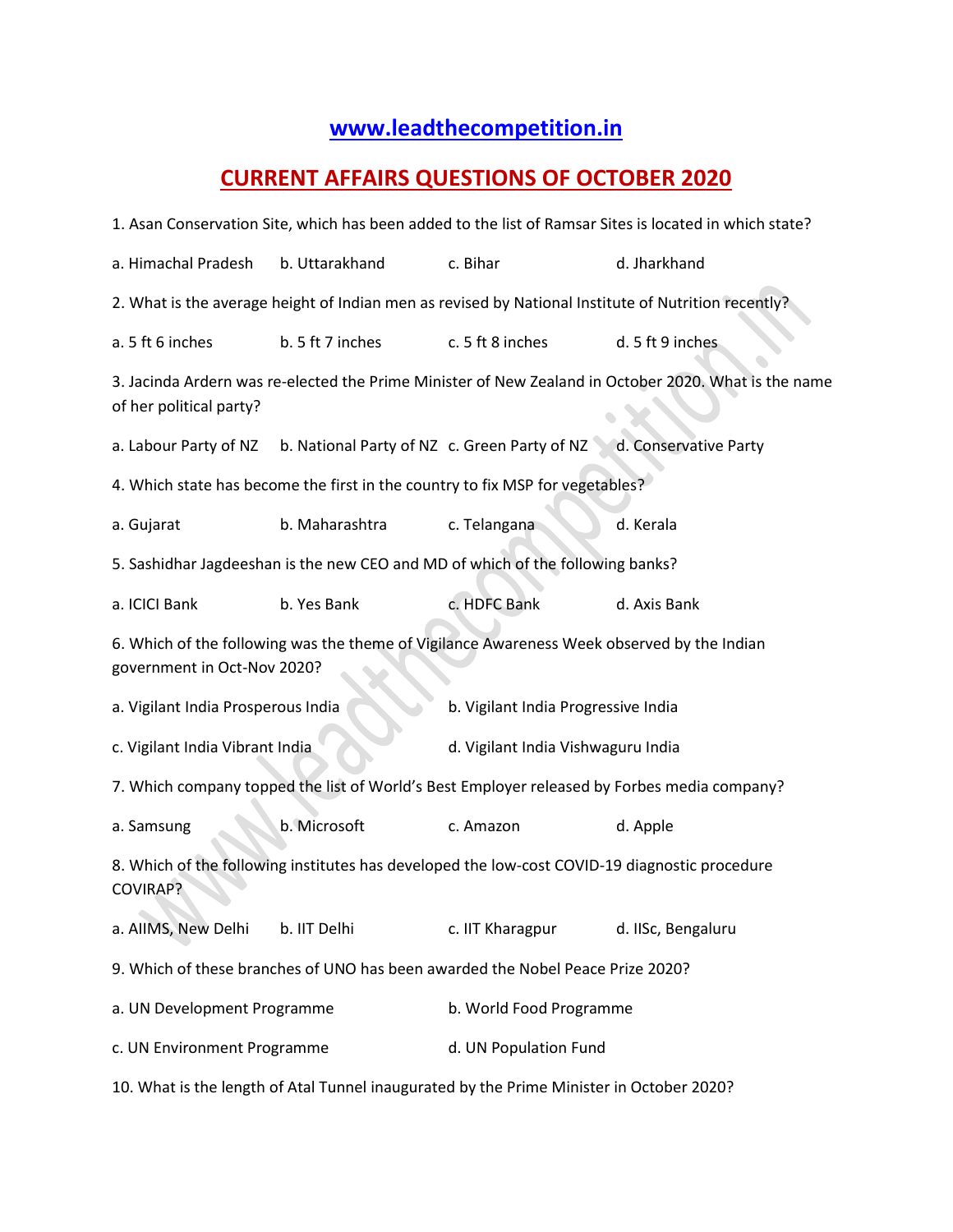| a. 7.89 km                  | b. 8.23 km        | c. 8.98 km                                                                                 | d. 9.02 km                                                                                                |  |  |
|-----------------------------|-------------------|--------------------------------------------------------------------------------------------|-----------------------------------------------------------------------------------------------------------|--|--|
|                             |                   | 11. Who of the following won the French Open Women's Singles title 2020?                   |                                                                                                           |  |  |
| a. Iga Swiatek              | b. Sofia Kenin    |                                                                                            | d. Petra Kvitova                                                                                          |  |  |
| awarded the Oscar for -     |                   |                                                                                            | 12. Bhanu Athaiya, who passed away recently was the first Indian to win an Academy Award. She was         |  |  |
| a. Choreography             | b. Photography    | c. Costume Design                                                                          | d. Music direction                                                                                        |  |  |
|                             |                   |                                                                                            | 13. In which state was the first seedling of asafoetida in India planted by CSIR-IHBT in October 2020?    |  |  |
| a. Uttarakhand              | b. Jharkhand      | c. Rajasthan                                                                               | d. Himachal Pradesh                                                                                       |  |  |
| career?                     |                   |                                                                                            | 14. Which of the following portfolios was never held by Shri Ram Vilas Paswan during his political        |  |  |
| a. Railways                 | b. Communications | c. Defence                                                                                 | d. Labour                                                                                                 |  |  |
|                             |                   | 15. Shri AA Namboothiri, who passed away recently was a well-known poet of which language? |                                                                                                           |  |  |
| b. Malayalam<br>a. Tamil    |                   | c. Kannada                                                                                 | d. Konkani                                                                                                |  |  |
| accounts were frozen?       |                   |                                                                                            | 16. Which of the following international organizations halted its programmes in India, after its bank     |  |  |
| a. Amnesty International    |                   | b. Transparency International                                                              |                                                                                                           |  |  |
| c. Greenpeace International |                   | d. Oxfam International                                                                     |                                                                                                           |  |  |
| customers?                  |                   |                                                                                            | 17. IRCTC has tied up with which of the following online platforms for making tickets available to its    |  |  |
| a. Flipkart                 | b. Snapdeal       | c. Amazon                                                                                  | d. Myntra                                                                                                 |  |  |
|                             |                   |                                                                                            | 18. INS Sindhuvir, a submarine in Indian Navy was delivered by India to which of the following countries? |  |  |
| a. Bangladesh               | b. Sri Lanka      | c. Maldives                                                                                | d. Myanmar                                                                                                |  |  |
| following organizations?    |                   |                                                                                            | 19. In October, the Govt of India released a Rs. 75 coin to commemorate the 75 years of which of the      |  |  |
| a. FAO                      | b. WHO            | c. UNO                                                                                     | d. FIFA                                                                                                   |  |  |
|                             |                   | 20. With which of the following dance forms was Ms Sobha Naidu associated?                 |                                                                                                           |  |  |
| a. Bharat Natyam            | b. Odissi         | c. Kathak                                                                                  | d. Kuchipudi                                                                                              |  |  |